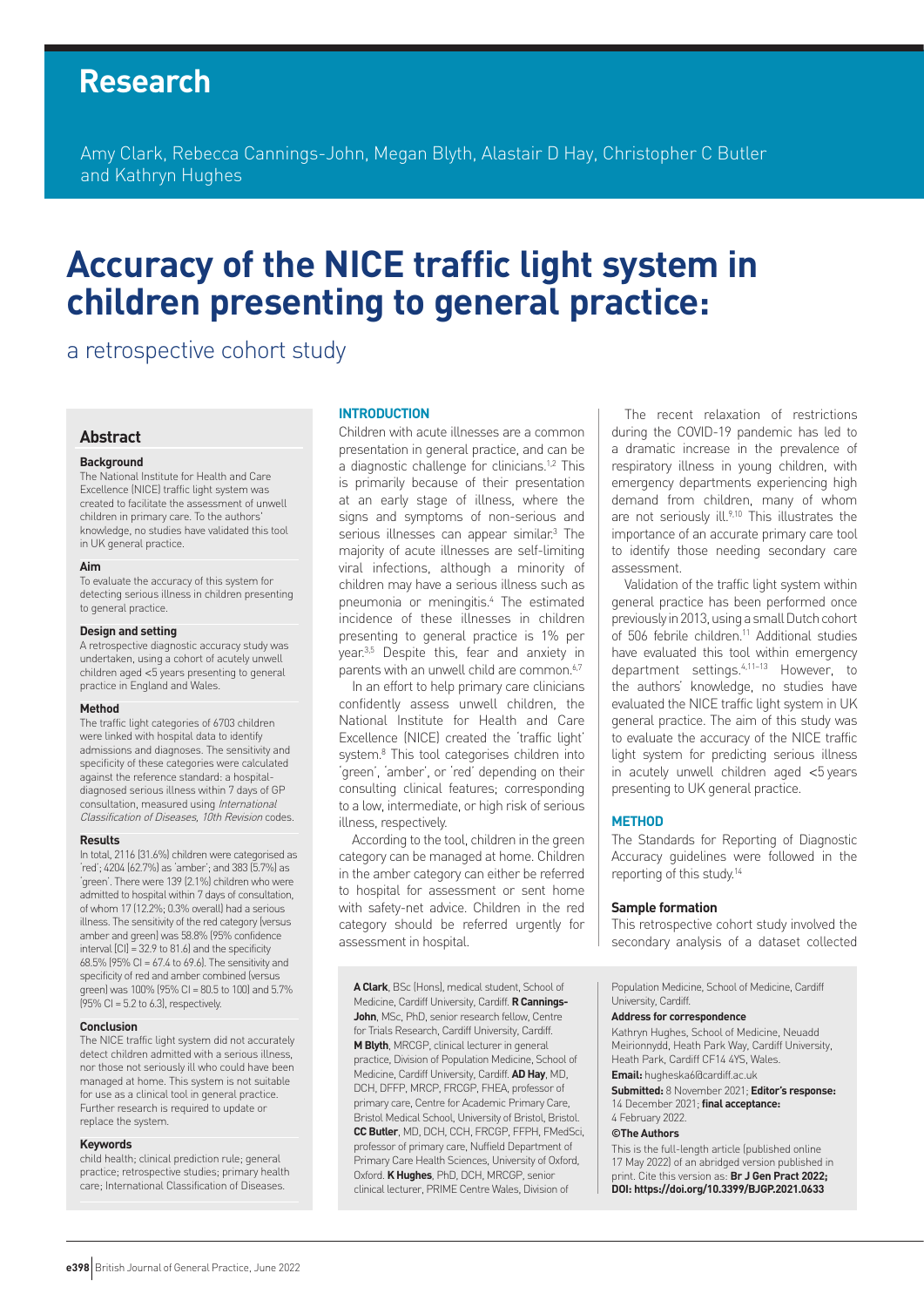## **How this fits in**

The National Institute for Health and Care Excellence (NICE) traffic light system is widely used in general practice for the assessment of unwell children; however, the majority of previous studies validating this tool have been conducted in secondary care settings. To that authors' knowledge, no studies have validated this tool within UK general practice. This study found that the traffic light system cannot accurately detect or exclude serious illness in children presenting to UK general practice with an acute illness. The conclusion reached was that it cannot be relied on by clinicians for the assessment of acutely unwell children and that it is unsuitable for use as a clinical decision tool.

for the Diagnosis of Urinary Tract Infection in Young Children (DUTY) study.15 The DUTY study was a prospective cohort study of acutely unwell children aged <5 years in primary care, which evaluated the presenting signs and symptoms of urinary tract infections (UTIs). Children from 233 sites in England and Wales (general practices, walk-in centres, and emergency departments) were consecutively recruited between 2010 and 2012 if they were constitutionally unwell owing to any acute illness and/or presenting with a UTI symptom described by NICE. The eligibility criteria for recruitment into the DUTY study are presented in Supplementary Table S1. The study presented here only includes the children from the DUTY study who presented to general practice.

## **Data processing**

The children's clinical features at the time of their GP presentation were mapped retrospectively to equivalent variables within the traffic light system as part of a separate study.<sup>16</sup> Children were categorised as red if they had at least one red feature; as amber if they had at least one amber feature (and no red); and as green if they had no amber or red features. Children with missing data, preventing traffic light categorisation, were excluded from the analyses.

Routinely collected hospital data in England and Wales were accessed to identify admissions; provided by Hospital Episode Statistics (collected by NHS Digital) and the Patient Episode Database for Wales, respectively. The data collected from children during the DUTY study were linked to hospital data using the Secure Anonymised Information Linkage (SAIL) databank.

#### **Outcome definitions**

The primary outcome of interest was an unplanned hospital admission with a serious illness within 7 days of initial GP consultation.

A 'hospital admission' was defined as a spell in hospital under the care of a consultant; assessment in the emergency department was not recorded as an admission unless the treating team decided to admit them. To ensure a strong association between consulting clinical features and any subsequent hospital admission, a 7-day follow-up period was chosen.4,12,17–19

The definition used in this study of 'serious illness' was created by identifying the NICE definitions used during the creation of the traffic light system and exploring previous literature.2,4,13,20–22 The International Classification of Diseases, 10th Revision (ICD-10) codes for these serious illnesses were used to create a reference table (see Supplementary Table S2). The principal serious illnesses included: sepsis, pneumonia, meningitis, and UTI.

#### **Statistical analysis**

To evaluate the test performance of the NICE traffic light system, sensitivity and specificity were calculated separately for two thresholds of test positivity: designation of red category and designation of red or amber category. This allowed comparison of test performance between 'high-risk' and 'intermediate to high-risk' populations. Further calculations included 95% confidence intervals (CIs) and positive and negative predictive values.

Two sensitivity analyses were conducted. The first assessed the ability of the traffic light system to detect children admitted to hospital (with or without a serious illness), to reduce the impact of incorrect diagnoses coding within the routine data. The second evaluated the traffic light system when applied to a cohort of febrile children, chosen because the traffic light system was created by NICE to assess febrile children specifically. The NICE definitions of fever were used to identify this subgroup: measured or perceived elevation of body temperature above the normal daily variation (≥38 °C) by a parent or clinician.<sup>23</sup>

Analyses were performed using IBM SPSS Statistics (version 26). To comply with SAIL regulations, data with frequencies <5 were suppressed and presented as '<5' or rounded to the nearest five.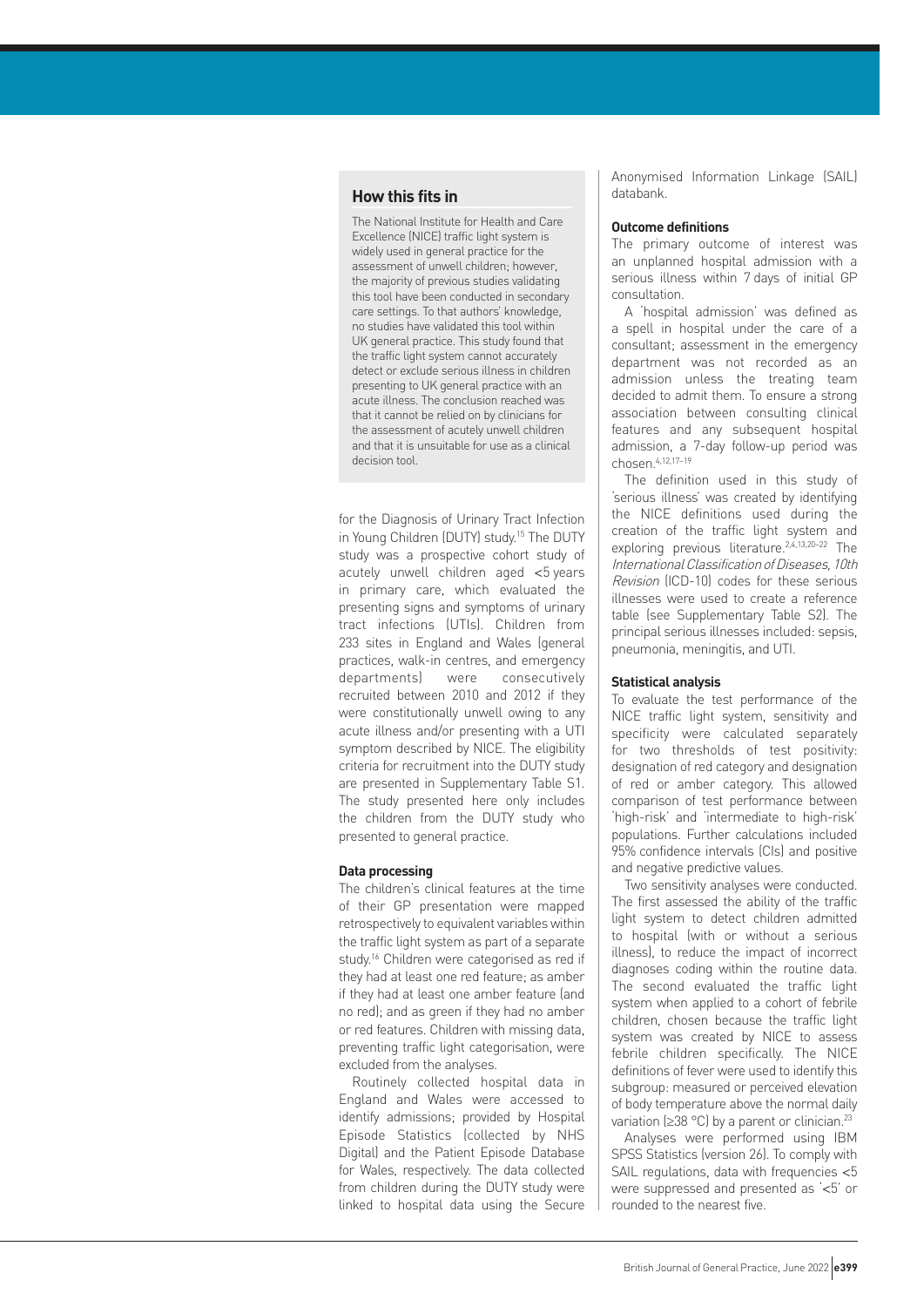**Figure 1. Flow chart of children included in analysis.<sup>15</sup>**



## **RESULTS**

During the DUTY study period, 7374 children were recruited from primary care. Children presenting to care providers outside of general practice were excluded, in addition to those without available traffic light and

## **Table 1. Characteristics of the DUTY children presenting to general practice by hospital admission status within 7 days**

| <b>Characteristic</b>        | <b>DUTY cohort</b><br>$[n = 6703]$ | <b>DUTY children not</b><br>admitted to hospital<br>$[n = 6564]$ <sup>a</sup> | <b>DUTY</b> children<br>admitted to<br>hospital $(n = 139)^a$ |
|------------------------------|------------------------------------|-------------------------------------------------------------------------------|---------------------------------------------------------------|
| Age at recruitment, months,  |                                    |                                                                               |                                                               |
| $n\left[\%\right]$           |                                    |                                                                               |                                                               |
| <3                           | 198 [3.0]                          | 191 (2.9)                                                                     | 7(5.0)                                                        |
| $3 - 5$                      | 409(6.1)                           | 395(6.0)                                                                      | 14(10.1)                                                      |
| $6 - 11$                     | 1065 (15.9)                        | 1041 (15.9)                                                                   | 24 (17.3)                                                     |
| $12 - 23$                    | 1577 (23.5)                        | 1541 (23.5)                                                                   | 36(25.9)                                                      |
| $24 - 35$                    | 1263 [18.8]                        | 1248 (19.0)                                                                   | 15(10.8)                                                      |
| $36 - 47$                    | 1257 (18.8)                        | 1227 (18.7)                                                                   | 30(21.6)                                                      |
| $\geq48$                     | 934 [13.9]                         | 921 (14.0)                                                                    | 13(9.4)                                                       |
| Age, years, median (IQR)     | $2.1$ $(1.0-3.4)$                  | $2.1$ $(1.0-3.4)$                                                             | $1.6$ $[0.9 - 3.1]$                                           |
| Sex, $n$ $%$                 |                                    |                                                                               |                                                               |
| Male                         | 3282 [49.0]                        | 3213 (48.9)                                                                   | 69[49.6]                                                      |
| Female                       | 3421 (51.0)                        | 3351(51.1)                                                                    | 70 (50.4)                                                     |
| Traffic light category, n(%) |                                    |                                                                               |                                                               |
| Green                        | 383 [5.7]                          | 378 (5.8) <sup>b</sup>                                                        | 5(3.4)                                                        |
| Amber                        | 4204 (62.7)                        | $4154(63.3)^{b}$                                                              | $50(34.5)^{b}$                                                |
| Red                          | 2116 [31.6]                        | 2026 [30.9]b                                                                  | 90 (62.1) <sup>b</sup>                                        |

aWithin 7 days of the GP consultation. **bFigures have been rounded and adjusted to comply with SAIL** 'small data' reporting regulations. DUTY = Diagnosis of Urinary Tract Infection in Young Children. SAIL = Secure Anonymised Information Linkage databank.

hospital admissions data. Overall, 6703 (90.9%) children were eligible for inclusion in this study (Figure 1). This population of children presenting to general practice will be referred to as the 'DUTY cohort'.

## **Characteristics of the DUTY cohort**

Nearly a quarter of the 6703 children attending general practice were aged between 1 and 2 ( $n = 1577$ , 23.5%, Table 1). The majority of children were categorised into amber  $(n = 4204, 62.7\%)$ , followed by red  $(n = 2116, 31.6\%)$  and green  $(n = 383, ...)$ 5.7%). The children in the green category were older, with a median age of 2.8 years (interquartile range [IQR] 1.4–3.8 years) compared with 2.0 years for children in both the amber (IQR 0.9–3.4 years) and red (IQR 1.1–3.3 years) categories, respectively (data not shown). The variable that triggered amber and red labels most commonly was 'impaired social cues (moderate or severe)', responsible for 97.0% and 61.2% of these categorisations, respectively. Abnormal vital signs including temperature, pulse rate, oxygen saturation, and respiratory rate contributed to an amber classification in 28.8% of children in the amber category and contributed to a red classification in 1.7% of the children in the red category. Further analyses of the traffic light categorisations are available as part of a separate article.<sup>16</sup>

## **Hospital admissions**

Linkage to hospital admissions data was achieved for 98.7% of children with available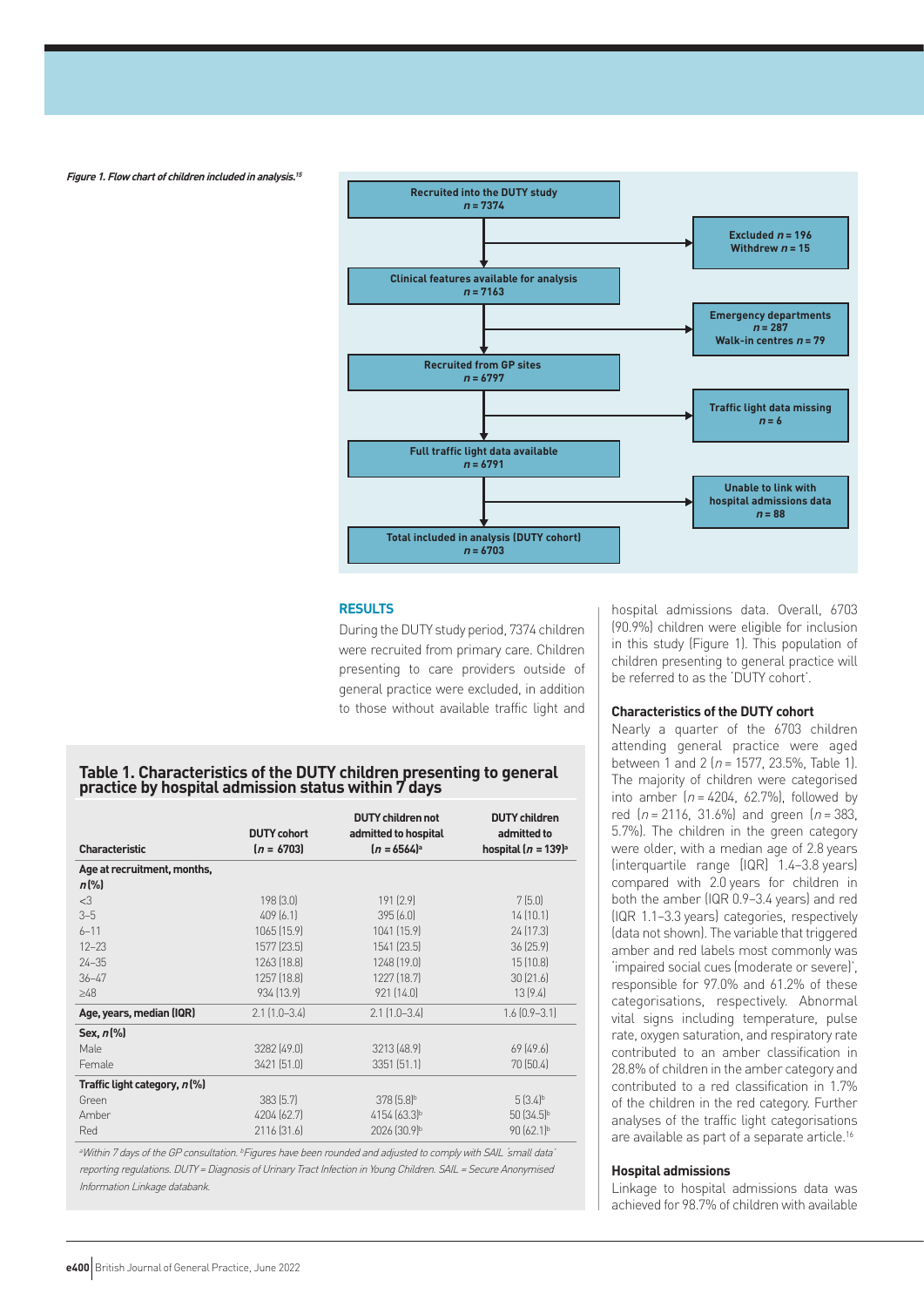**Figure 2. Bar chart demonstrating the traffic light categories for children admitted and not admitted to hospital, and those with a serious illness. These figures have been rounded to the nearest five to comply with the 'small data' reporting requirements of the Secure Anonymised Information Linkage (SAIL) databank.**



traffic light categories  $(n = 6703/6791)$ . To ensure there was no selection bias between children who could not be linked to hospital data  $(n = 88)$  and children who could  $(n = 6703)$ , a series of descriptive statistics were undertaken (see Supplementary Table S3). These confirmed no clinically significant differences in median age, duration of illness, or distribution of traffic light categories.

Within 7 days of presenting to general practice, 139 of 6703 children (2.1%) were admitted to hospital. The children admitted to hospital were younger than the children who were not admitted (Table 1). Additionally, more children were in the red category at initial presentation to general practice.

The median duration between general practice consultation and admission was 1 day (IQR 0–3 days), with just under half of patients admitted the same day  $(n = 57)$ . 41.0%, data not shown). Children were most commonly discharged on the same day  $(n = 81, 58.3\%)$  or the day after  $(n = 36, 58.3\%)$ 25.9%). The median length of hospital stay was 0 days (IQR 0–1 day). The most common diagnosis in hospital was an unspecified viral infection  $(n = 20, 14.4\%)$ . Supplementary Table S4).

## **Table 2. Prognostic performance of the NICE traffic light system for detecting serious illness**

| <b>Test performance for</b><br>detecting children with<br>a serious illness | Sensitivity,<br>% (95% CI) | Specificity,<br>% (95% CI) | <b>Positive</b><br>predictive<br>value, % | <b>Negative predictive</b><br>value, % |
|-----------------------------------------------------------------------------|----------------------------|----------------------------|-------------------------------------------|----------------------------------------|
| Red category only                                                           | 58.8 (32.9 to 81.6)        | 68.5 (67.4 to 69.6)        | 0.5                                       | 99 R                                   |
| Red or amber category                                                       | 100 (80.5 to 100)          | $5.7$ (5.2 to 6.3)         | 0.3                                       | 100                                    |
| NICE = National Institute for Health and Care Excellence.                   |                            |                            |                                           |                                        |

#### **Serious illnesses**

The prevalence of serious illness in this cohort was  $0.3\%$  ( $n = 17/6703$ ,  $95\%$  CI = 0.2 to 0.4). The majority of serious illnesses were cases of pneumonia  $(n = 8, 47.1\%)$ . No cases of sepsis or meningitis were reported (see Supplementary Table S4). Information on all diagnosed serious illnesses cannot be disclosed because of the small numbers. Of the children diagnosed with a serious illness, 10 (58.8%) were categorised as red at presentation to general practice (Figure 2). The median duration between general practice consultation and hospital admission in this group was 2 days (IQR 0–2 days) and the median length of hospital stay was 1 day (IQR 0–2 days, data not shown). Children were most commonly discharged on the same day  $[n = 7, 41.2\%]$ or 2 days later  $(n<5)$ .

### **Performance of the NICE traffic light system**

The red category had a sensitivity of 58.8% (95% CI = 32.9 to 81.6) and specificity of 68.5%  $(95\% \text{ Cl} = 67.4 \text{ to } 69.6)$  for detecting children admitted to hospital with a serious illness (Table 2). Combining the red and amber categories improved the sensitivity to 100%  $(95\% \text{ Cl} = 80.5 \text{ to } 100)$  but reduced the specificity to  $5.7\%$  (95% CI =  $5.2$  to  $6.3$ ).

The performance of the traffic light system for detecting any admission to hospital was also calculated (Table 3). The red category had a sensitivity of 61.9%  $(95\% \text{ Cl} = 53.3 \text{ to } 70.0)$  and specificity of 69.1% (95% CI = 67.9 to 70.2). Combining red and amber improved the sensitivity to 97.8% (95% CI = 93.8 to 99.6) but reduced specificity to  $5.8\%$  (95% CI =  $5.2$  to 6.4). The cross-tabulations used to calculate these measures of test performance are displayed in Supplementary Table S5.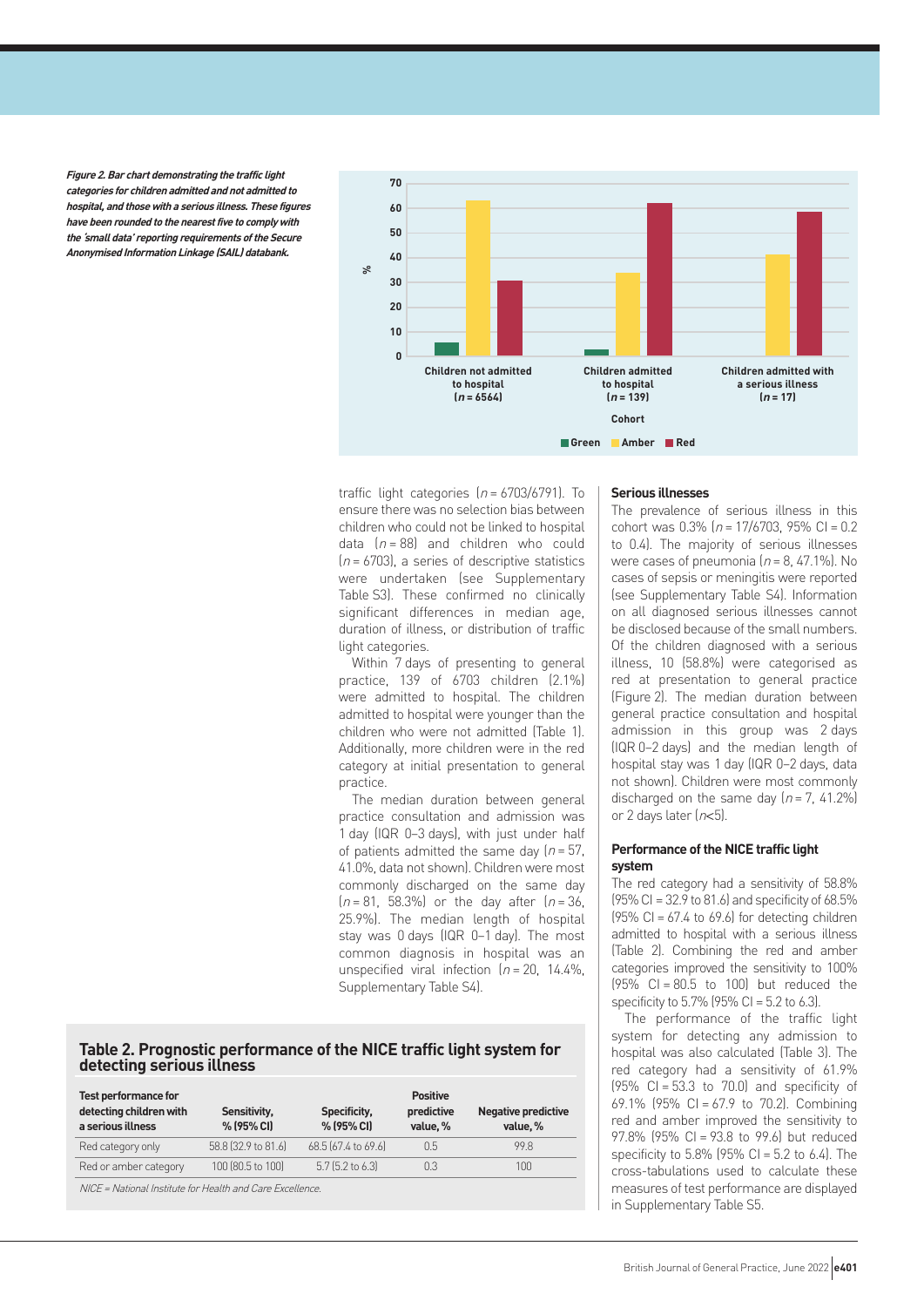## **Table 3. Prognostic performance of the NICE traffic light system for detecting hospital admission**

| <b>Test performance for</b><br>detecting children<br>admitted to hospital | Sensitivity,<br>% (95% CI) | Specificity,<br>% (95% CI) | <b>Positive</b><br>predictive<br>value, % | <b>Negative predictive</b><br>value, % |
|---------------------------------------------------------------------------|----------------------------|----------------------------|-------------------------------------------|----------------------------------------|
| Red category only                                                         | 61.9 (53.3 to 70.0)        | 69.1 (67.9 to 70.2)        | 4.1                                       | 98.8                                   |
| Red or amber category                                                     | 97.8 (93.8 to 99.6)        | 5.8 (5.2 to 6.4)           | 22                                        | 992                                    |

NICE = National Institute for Health and Care Excellence.

## **Table 4. Prognostic performance of the NICE traffic light system for detecting febrile children with a serious illness**

| <b>Test performance for</b><br>detecting serious illness | Sensitivity,        | Specificity,        | <b>Positive</b><br>predictive | <b>Negative predictive</b> |
|----------------------------------------------------------|---------------------|---------------------|-------------------------------|----------------------------|
| in febrile children                                      | % (95% CI)          | % (95% CI)          | value, %                      | value, %                   |
| Red category only                                        | 62.5 (35.4 to 84.8) | 64.0 (62.7 to 65.3) | 0.6                           | 99 R                       |
| Red or amber category                                    | 100 (79.4 to 100)   | $3.0$ (2.5 to 3.5)  | 0.3                           | 100                        |
|                                                          |                     |                     |                               |                            |

NICE = National Institute for Health and Care Excellence.

### **Sensitivity analysis for febrile children**

In the sample in this study, 5032 children (75.1%) were febrile (data not shown). Of these, 120 (2.4%) were admitted to hospital and 16 (0.3%) were diagnosed with a serious illness. Therefore,  $86.3\%$   $(n = 120/139)$  of children admitted to hospital and 94.1%  $(n = 16/17)$  of children with a serious illness were febrile at GP presentation. The traffic light system had improved sensitivity but poorer specificity for detecting serious illness when used in this population (Table 4).

#### **DISCUSSION**

#### **Summary**

This study found that the prevalence of serious illness in 6703 acutely unwell young children presenting to UK general practice was 0.3% and that the NICE traffic light system categorised 31.6% of all children as red; 62.7% as amber; and 5.7% as green. Overall, 139 (2.1%) children were admitted within 7 days of their initial presentation. The traffic light tool had a sensitivity of 58.8% and specificity of 68.5% for the identification of children admitted to hospital with a serious illness, when comparing red with amber and green categories. Changing the threshold to include red and amber categories combined, compared with green, improved the sensitivity to 100% but worsened the specificity to 5.7%. The results were robust to detecting hospital admissions for any reason, or when applied to febrile children only.

#### **Strengths and limitations**

To the best of the authors' knowledge, this is the first study to validate the NICE traffic light system in UK general practice. A dataset of 6703 children was used, representing one of the largest and most detailed characterisations of clinical features among acutely unwell young children presenting to general practice in the UK, linked to hospital admissions data. Although the NICE guidelines and traffic light system were designed for febrile children, the inclusion of all children with an acute illness better represents the variety of children requiring assessment by GPs in clinical practice. Furthermore, the study included all illnesses defined by NICE as 'serious', which matches the illnesses that the traffic light system was designed to detect. It was also possible to provide a current prevalence estimate of serious illness in children presenting to general practice.

There are several limitations to this study. The prospective data were not collected specifically to answer this research question. Consequently, not all clinical features present in the traffic light system could be matched to the DUTY dataset during the assignment of traffic light categories.<sup>16</sup> The variables that could not be mapped were mostly within the red category and principally involved neurological features such as neck stiffness, or orthopaedic signs such as limb swelling. If these features had been matched, potentially more children would have been in the red category, and the sensitivity of the traffic light system may have improved. However, most of the key constitutional features of the traffic light system were captured by the DUTY study, and 64% of data fields were mapped.16

The 'serious illness' reference standard used in this study was dependent on diagnostic codes within routinely collected hospital data; reference standards such as clinical, laboratory, and radiological data were not available to assess the evidence supporting a final diagnosis of a serious illness. It is possible that some children with a 'serious illness' were not identified in the study, due to incorrect coding of their diagnoses, thus underestimating the disease prevalence and tool sensitivity. However, the coding in this dataset represents the diagnoses recorded on discharge by a clinician with access to all investigations.

Finally, the sample in this study only included children who fulfilled the DUTY study eligibility criteria. Consequently, this cohort may not be entirely representative of all acutely unwell children within this age group. The criteria did not include children who were constitutionally well unless they had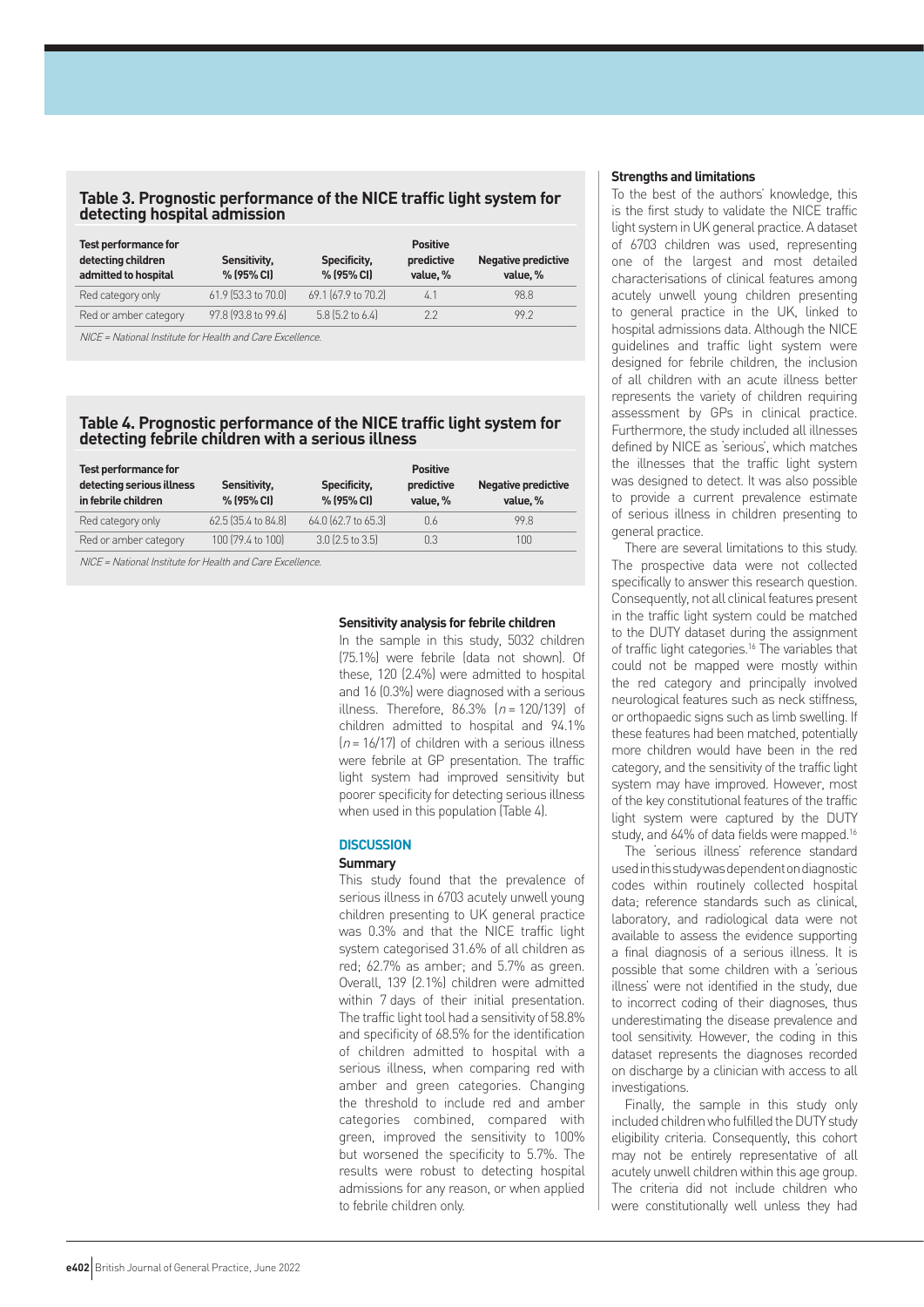## **Funding**

No funding was granted for the completion of this study. The lead author was granted a monetary award from the Wolfson Foundation (Wolfson Intercalated Award) to help their completion of this research as part of their intercalated Bachelor of Science degree. This funding was not associated with the study design, result analyses, write-up, or the decision to submit this article for publication. Additionally, no members of the Wolfson Foundation were involved in the completion of this research.

### **Ethical Approval**

Access to the data required for the completion of this study was approved by the Health and Care Research Wales Research Ethics Committee and the Health Research Authority Confidentiality Advisory Group committee (reference: 16/WA/0166).

## **Data**

NHS Digital data re-use statement: Copyright © (2019), the Health and Social Care Information Centre. Re-used with the permission of the Health and Social Care Information Centre. All rights reserved. The patient datasets analysed in this study cannot be made available due to confidentiality and data-sharing agreements in place.

## **Provenance**

Freely submitted; externally peer reviewed.

#### **Competing interests**

The authors have declared no competing interests.

### **Acknowledgements**

Many thanks to all those involved in the DUTY study. This study makes use of the Secure Anonymised Information Linkage databank. The authors would like to acknowledge all the data providers who make anonymised data available for research. The Centre for Trials Research and PRIME Centre Wales is funded by Health and Care Research Wales and Cancer Research UK.

### **Open access**

This article is Open Access: CC BY 4.0 licence ([http://creativecommons.org/](http://creativecommons.org/licences/by/4.0/) [licences/by/4.0/](http://creativecommons.org/licences/by/4.0/)).

## **Discuss this article**

Contribute and read comments about this article: **[bjgp.org/letters](http://bjgp.org/letters)**

symptoms suggestive of a UTI. Children with focal illnesses or mild respiratory infections may have been excluded, and children with UTIs may have been overrepresented because of the aim of the DUTY study. However, the traffic light system was principally designed for constitutionally unwell children; therefore, the authors believe this cohort is adequately representative of this. There is a possibility that some of the children presenting to general practice were too ill to be recruited for the original study; however, the low disease prevalence is similar to previous estimates of serious illnesses presenting to general practice.5

#### **Comparison with existing literature**

To the best of the authors' knowledge, only one other study has validated the NICE traffic light system within general practice.<sup>11</sup> This was a retrospective cohort study conducted by Verbakel et al in the Netherlands, using a sample of 506 febrile children aged from 3 months to 6 years. They reported a sensitivity of 100% and a specificity of 1% for the identification of serious bacterial infections, using the presence of any 'red' or 'amber' features as a positive test.<sup>11</sup> These results are similar to the findings in the current study when red and amber categories were combined; however, it was not clear how Verbakel et al defined 'serious infection' — either as clinical judgement, hospital admission, or investigations performed in secondary care. Furthermore, information regarding the designation of traffic light categories was not provided.

Further studies have assessed the traffic light system in emergency department settings, reporting sensitivities between 85% and 99%, and specificities between 2% and 29% (using red or amber combined as a positive test).4,11–13 The results of the current study for red and amber combined were similar, with a particularly poor specificity. This may be because of the lower prevalence of serious illnesses seen in a general practice setting. Notably, these studies limited their outcome to serious bacterial infections only, and included children up to the age of 16 years in some cases.<sup>11,12</sup>

#### **Implications for research and practice**

The conclusion reached is that the NICE traffic light system is not able to accurately detect or exclude serious illness in acutely unwell children presenting to general practice when the red category is used as a positive threshold. If this cohort's traffic

light classifications had been followed by GPs, a third of children (categorised into the red category) would have been urgently referred to hospital. Additionally, using the red category as a threshold for hospital referral would have missed 41.2% of children with a serious illness who were in the amber category, although NICE does recommend that clinicians should refer children in the amber category if indicated. Combining red and amber categories improved the sensitivity of the traffic light system, such that all seriously ill children were identified. This threshold would allow GPs to be confident sending children in the green category home, but at the cost of referring a substantial number of children to hospital; 94.3% of patients were categorised in the red or amber category. Moreover, GPs would only be able to confidently exclude serious illness in a minority (5.7%) of children classified in the green category.

The traffic light system was created to help GPs confidently assess unwell children, aiding their decisions about who to refer and who to send home by identifying those at risk of serious illness (thus prioritising sensitivity over specificity), but this study has shown that it is unable to accurately achieve this. This is an important finding in light of the current strain experienced by primary care services as a consequence of the COVID-19 pandemic. Secondary care can only function to assess and treat patients with serious illnesses provided there is effective functioning of primary care in serving the remainder.

Research is required to derive an updated tool for the assessment of acutely unwell children presenting to general practice. This assessment tool should correctly identify the most unwell children, while preventing unnecessary hospital referrals for children who are more likely to have a self-limiting illness. It should be derived and validated using data from UK general practice or primary care and must be suitable for use in a typical general practice consultation. This may require combining multiple datasets, because of the low prevalence of serious illness within this population. Future research could also assess whether 'point-of-care' markers of illness, such as C-reactive protein and procalcitonin, combined with clinical features in a single assessment tool could provide a more accurate indication of illness severity in children.